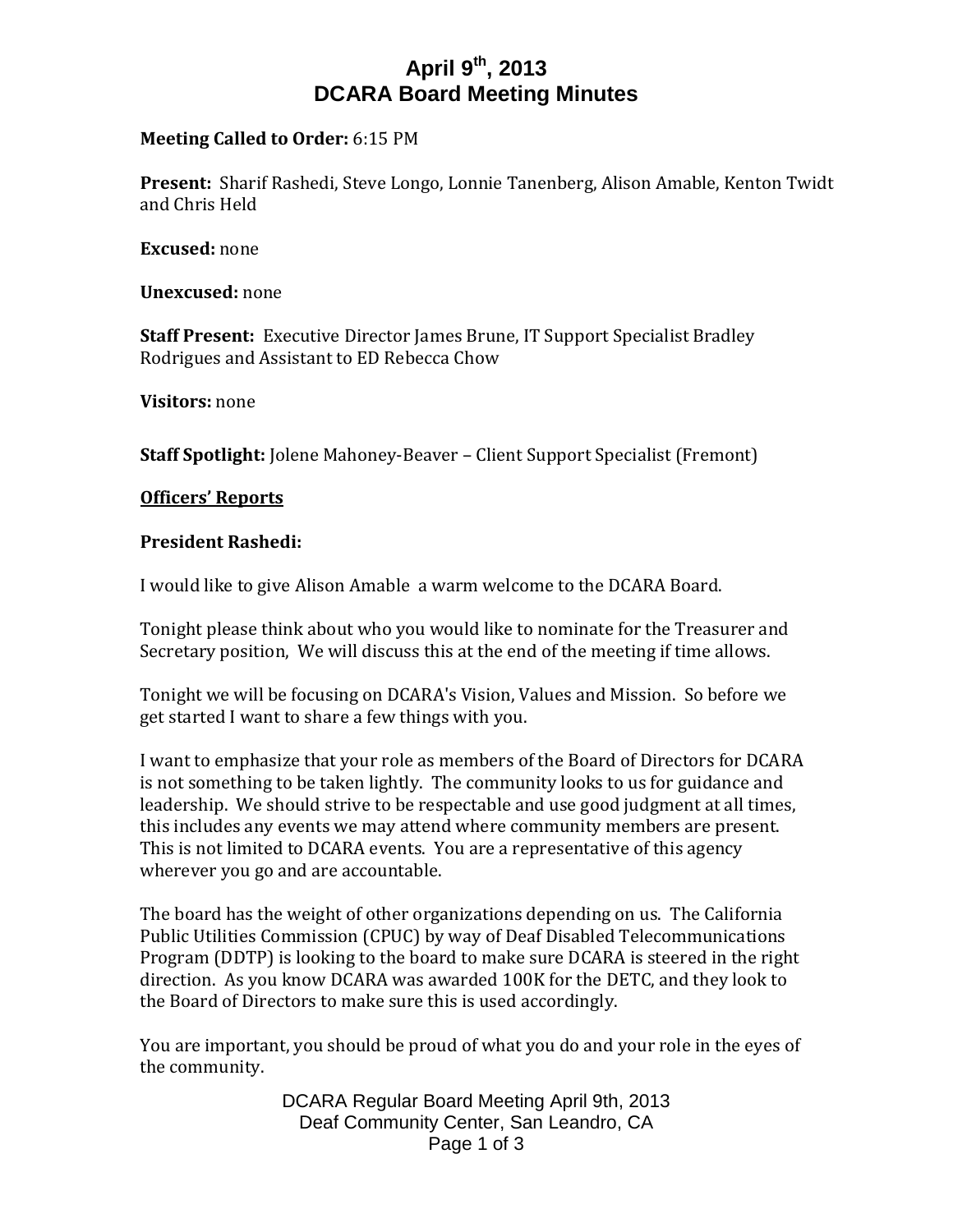# **April 9th, 2013 DCARA Board Meeting Minutes**

## **Vice President Tanenberg:**

Pancake breakfast on April 28th from 9 am to 12pm in Marin needs help with spreading the word and President Rashedi will be working the sign in and ticket table at the event. Please come! First time to have a fundraising event for DCARA in Marin.

**Secretary**: Vacant – No Report

## **Interim Treasurer Longo:**

Proposed for discussion: for DCARA events over \$500 part of money goes to DCC Biggest requests for DCC: add hot water, expand kitchen (FYI it's normal for us to be

2 months behind on financial reports, looking at Feb now in April)

Amable suggested we collaborate with other Boards (i.e. of sister agencies) – meet ups/part of staff retreat?

Fundraising meeting Thurs, April 11th, 2013

## **Reports from DCARA**

## **Executive Director:** Jim Brune

Focus on strategic planning – overview of process as emailed out from Jim, discussion of vision/mission/values statements: debate over inclusion of "hard of hearing" – decided to remove it and use lower case deaf as all inclusive Vision statement has 2 "ands" near each other –

Staff will discuss statements at April 26 FSM (DCC, 1-3pm) – board is invited to join –

We can work on a shorter slogan/motto later in the process

## **Working with Deaf Hope**

Jim explained the history, and plan for division of services (emergency DV/SV to deaf hope, advocacy share services-already duplicated sometimes; training at FSM to increase understanding but not to take over services; put on community actability forums together) – discussion of concerns about "partnering" Jim agreed that the developed MOU will be sent to board for review before anything

is signed

## **Old Business**

DCARA Regular Board Meeting April 9th, 2013 Deaf Community Center, San Leandro, CA Page 2 of 3